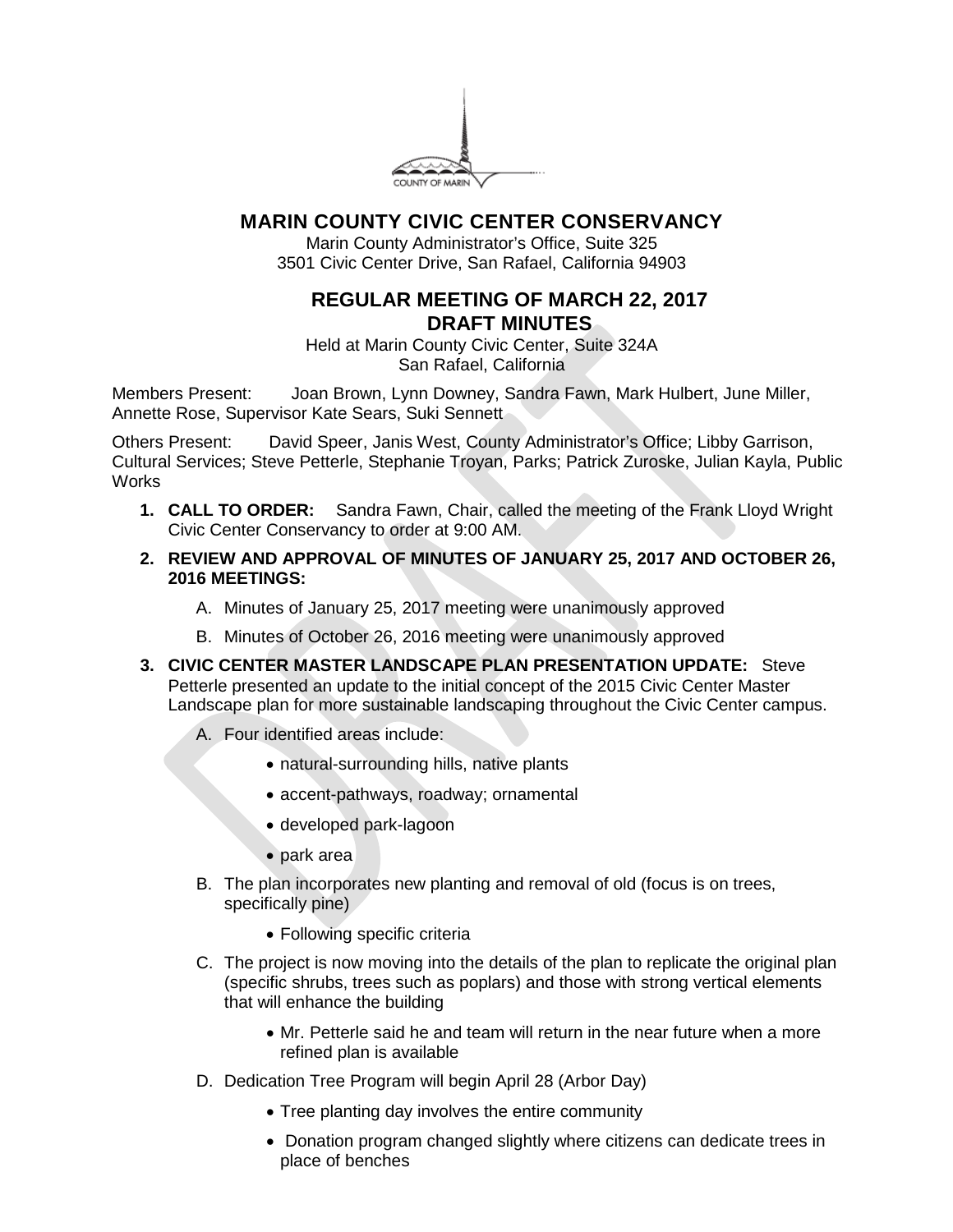- E. Questions/Comments
	- It is difficult to plant all natives due to use of recycled water (salt content), pest control, and poor drainage (bay fill)
	- Consider extending the natural area into the entry way to utilize as much native as possible
	- Winter storm impact on landscaping is still unknown
		- 1. View the [March 14, 2017 Board of Supervisors Meeting Minutes](http://marin.granicus.com/MinutesViewer.php?view_id=33&clip_id=8476&doc_id=8d3e26df-0a8a-11e7-ad57-f04da2064c47)  [\(Item 9\)](http://marin.granicus.com/MinutesViewer.php?view_id=33&clip_id=8476&doc_id=8d3e26df-0a8a-11e7-ad57-f04da2064c47) on countywide storm damage submitted by the Departments of Public Works and Parks for details
- **4. CIVIC CENTER CAPITAL PROJECTS OVERVIEW 2017:** Pat Zuroske highlighted capital projects accomplishments and upcoming projects for the Civic Center Campus
	- A. Selected Accomplishments (12)
		- Civic Center (CC) Fire Alarm Replacement
		- Jury Deliberation Rooms ADA Restroom Retrofits
		- Board Chambers Fixed Seating Retrofit
		- Lagoon Park Water Main Study
		- Climate Action Plan Admin Building LED Lighting Retrofit (design)
		- Hall of Justice (HOJ) Room 266: Probation tenant improvements (design & bidding)
		- HOJ Room 145: DA tenant improvements (design & bidding)
		- Civic Center Roof Replacement: Peer Review & design Civic Center Drive Improvement Project (from SMART to past roundabout)
		- Jail Water Line Replacement
		- Facility Assessments for the GSA & Marin Center complexes
		- Space Planning & Office Modifications
			- 1. 16 work station projects
			- 2. Three office or conference room retrofits
			- 3. 21 ergonomic requests
			- 4. Three new office construction projects
	- B. 2017-18 Proposed Civic Center Capital Improvement Projects
		- Civic Center Electrical Switchgear Replacement
		- Escalator Repairs
			- 1. Not ADA compliant; will look into this in approximately 10 years when full replacement may be required – just gear box this year
		- HOJ Office Space/Tenant Improvements
		- Jail Phase II Roof Replacement
	- C. 2017 Civic Center Campus Construction Projects
		- CC Roof Replacement (start 2 to 3 year project)
		- HOJ Room 145: DA Tenant Improvements (Phase I)
		- HOJ Room 266: Probation Tenant Improvement (Phases 1 and II)